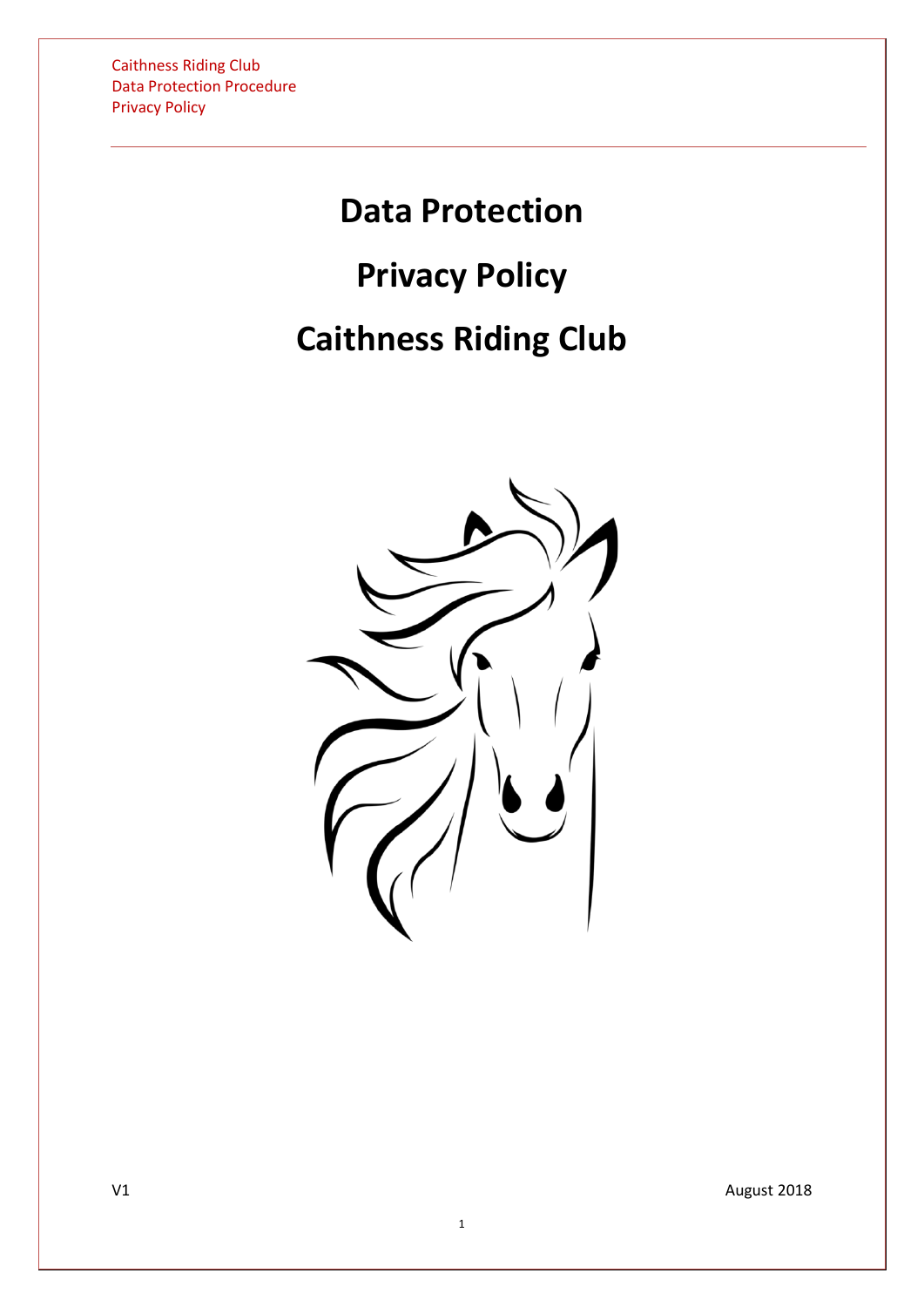## Data protection

Keeping your personal information safe is very important to us. We are committed to complying with privacy and data protection laws and being transparent about how we process personal data.

We have policies, procedures and training in place to help our employees and volunteers understand their data protection responsibilities and follow the data protection principles.

We have a nominated member of the committee who serves as our Data Protection Lead. If you have any questions regarding our Privacy Policy, please email Jacky MacMillan (club secretary) jackymacmillan@hotmail.com

This privacy policy relates to our use of any personal information we process about you.

## How we collect personal data

We may collect your personal data in different ways, for example:

• when you, your parent or guardian, your tutor or coach communicate with us by post, telephone, SMS, email, online entry platform or via our website

### How we use personal information

We collect and use personal information about our members, supporters, and volunteers for different purposes:

- **Membership applications, administration and renewals,**
- **Accident reporting,**
- **Event attendance (non members),**
- **[Running events and camps,](#page-2-0)**
- **Handling complaints.**

We only collect personal information that we genuinely need.

This may include:

- Contact details such as name address, email address and phone numbers
- Date of birth and gender
- Name of your parent or guardian (if you are under 18)
- Emergency contact details
- Information concerning your health and medical conditions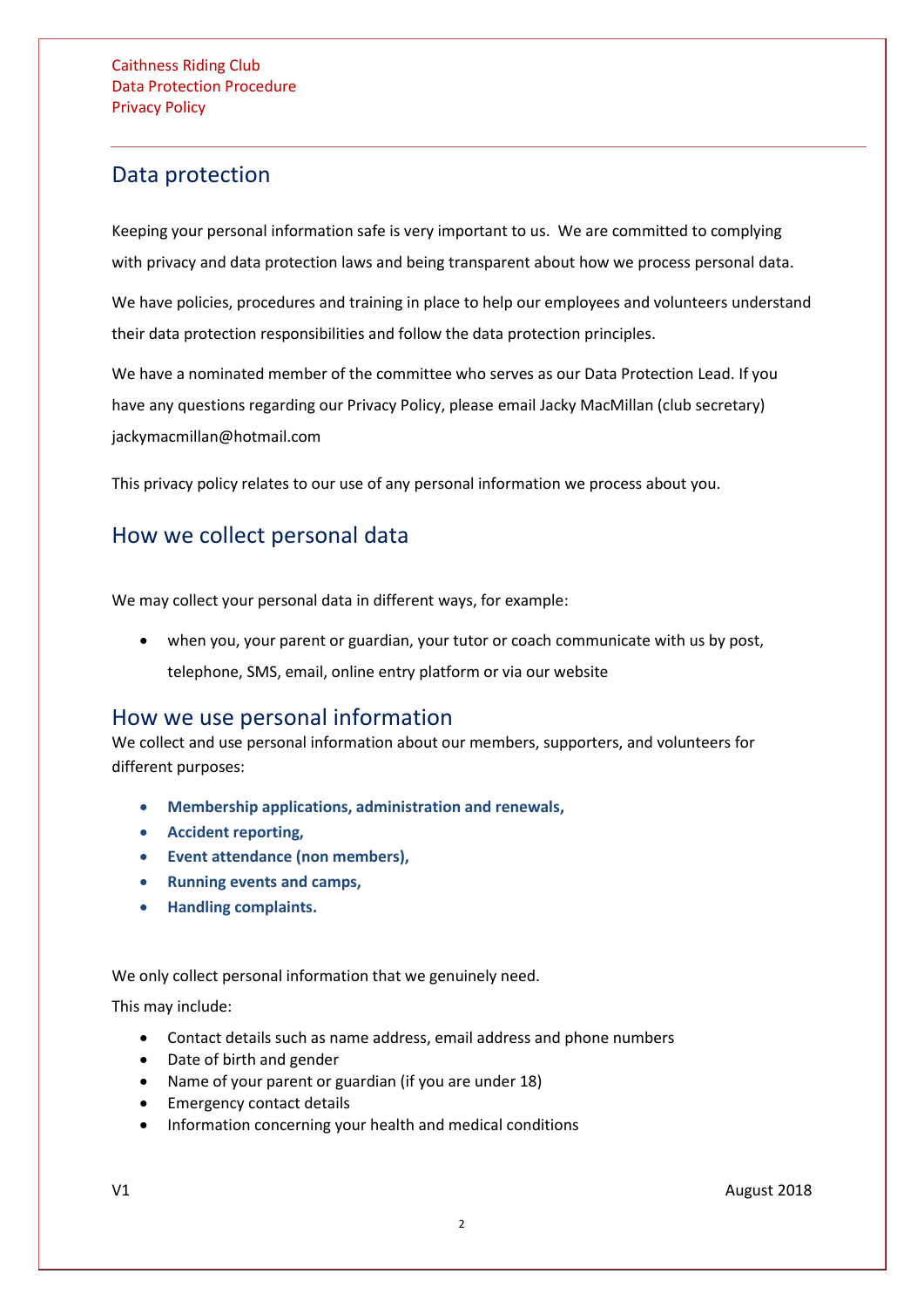Caithness Riding Club Data Protection Procedure Privacy Policy

#### **Membership applications, administration and renewals**

We will use the information that you provide to us to process your membership application and renew your application if appropriate. We will contact you with information about events, other items of interest, as part of your membership. You can opt out or unsubscribe from receiving this information if you wish. Our legal basis for using your personal information in this way is for the performance of a contract.

#### **Accident reporting**

We will retain information pertaining to accidents and incidents that happen at CRC events.Our legal basis for using your personal information in this way is that it is necessary for compliance with a legal obligation.

#### **Event attendance (non-members)**

If you opt in to our mailing list we will use the information that you provide to email and post you information about our events, courses, our services and other items of interest. You can opt out or unsubscribe from receiving this information at any time if you wish. Our legal basis for using your personal information in this way is consent.

#### <span id="page-2-0"></span>**Running events and camps**

If you register for one of our events or camps, we will use your information provided to us to process your registration and enable you to attend the event or camp. This will include sharing some of your information with our instructors/coaches and volunteers that run the event or camps. It may also include collecting and sharing medical information with them if you choose to provide that to us. Our legal basis for using your personal information in this way is for the performance of a contract.

If you choose to provide us with your dietary requirements we may share them with third parties that we use to provide catering at our events.

#### **Dealing with complaints and appeals**

If a complaint or an appeal is raised with us, we will process the personal information that is provided to us to manage and resolve the complaint or appeal. This may include sharing relevant information with an affiliated organisation, such as BRC, the BEF or a riding club, a coach, welfare officer or other organisation, depending upon the nature of the complaint and the area it relates to. Our legal basis for using personal information for this purpose is to fulfil our legitimate interest and fulfil our objective of resolving complaints in a careful and appropriate manner.

## Our legal basis for processing personal information

Our legal basis for the purposes that we process personal information is for the performance of a contract, or for our legitimate interests or consent.

3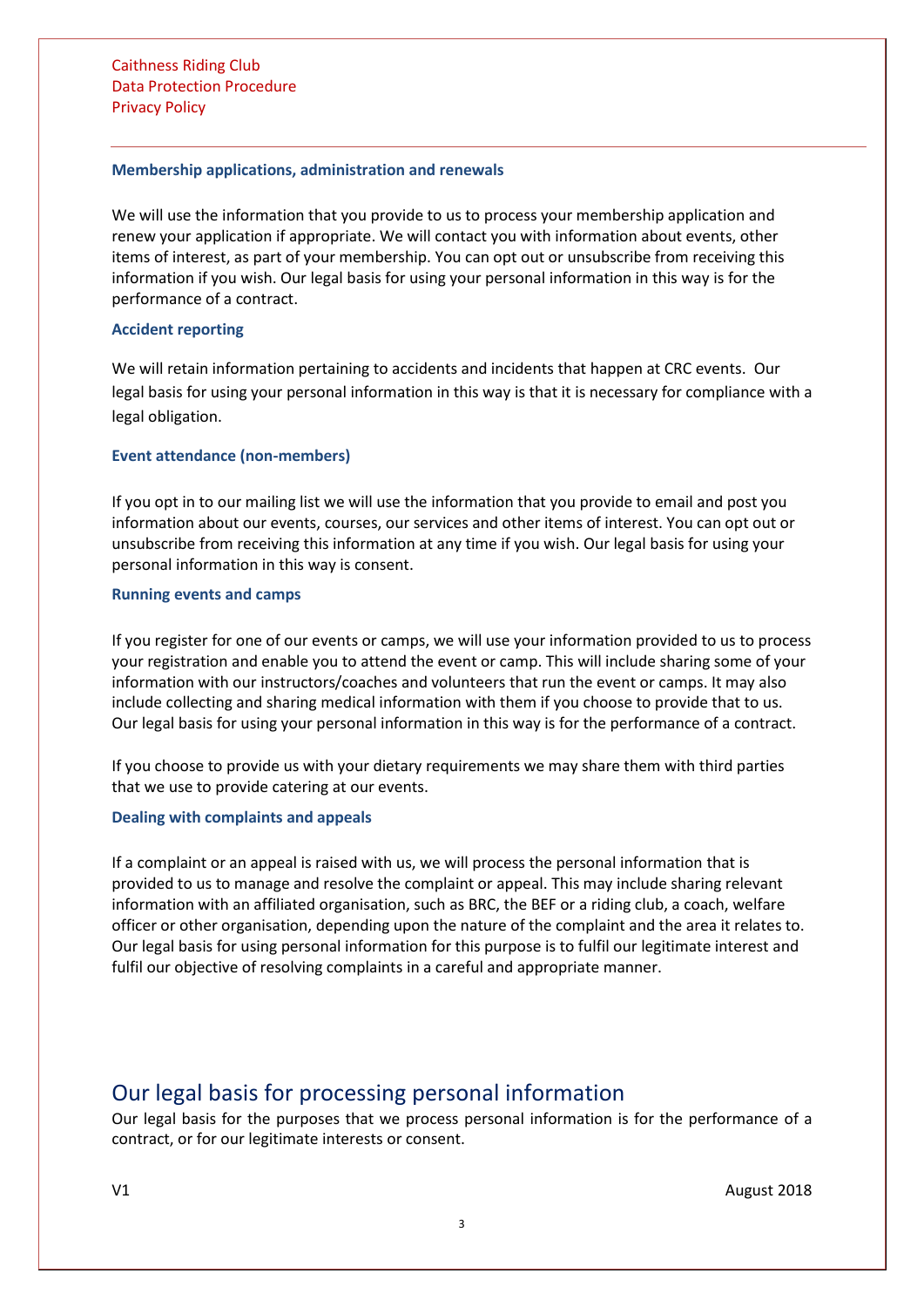We may process personal information because it is necessary for the performance of a contract to which you are a party (or to take steps at your request prior to entering a contract). For example, we may process your personal data:

#### • To administer a membership

We may collect and use your personal data if it is necessary for our legitimate interest and so long as its use is fair, balanced and does not unduly impact your rights.

We will ask for your consent to send you marketing emails and text messages. You can withdraw consent for this at any time.

Usually we will only process sensitive personal data if we have your explicit consent. In extreme situations, we may share your personal details with the emergency services if we believe it is in your 'vital interests' to do so. For example, if someone is taken ill during one of our events.

## Sharing personal information

We will only share your personal information where we are required to fulfil our contract with you, or legitimate interest, where we have your consent, or we are required to do so by law.

If necessary, we may also share your information with caterers, course providers, instructors and coaches.

Where required, we will process personal information to comply with our legal obligations. In this respect we may use your personal data to comply with subject access requests; for the prevention and detection of crime; and to assist the police and other competent authorities with investigations including criminal and safeguarding investigations.

## Transferring personal data outside of the EEA

We do not transfer data outside the EEA.

### Your rights

If you no longer wish to receive communications about products and services from us, please contact caithnessrc@gmail.com . You can also unsubscribe at any time to emails that we may send to you about the products and services that we think will be of interest to you.

You also have the right to:

- Request a copy of the information we hold about you. Requests should be addressed to [enter the email address of your data protection lead]. We will respond within 30 days of receiving your written request.
- Tell us to change or correct your personal information if it is incomplete or inaccurate. Please contact us at caithnessrc@gmail.com
- Ask us to restrict our processing of your personal data or to delete your personal data if there is no compelling reason for us to continue using or holding this information. Please contact us at jackymacmillan@hotmail.com
- Receive from us the personal information we hold about you which you have provided to us, in a reasonable format specified by you, so that you can send it to another organisation. Please contact us at jackymacmillan@hotmail.com